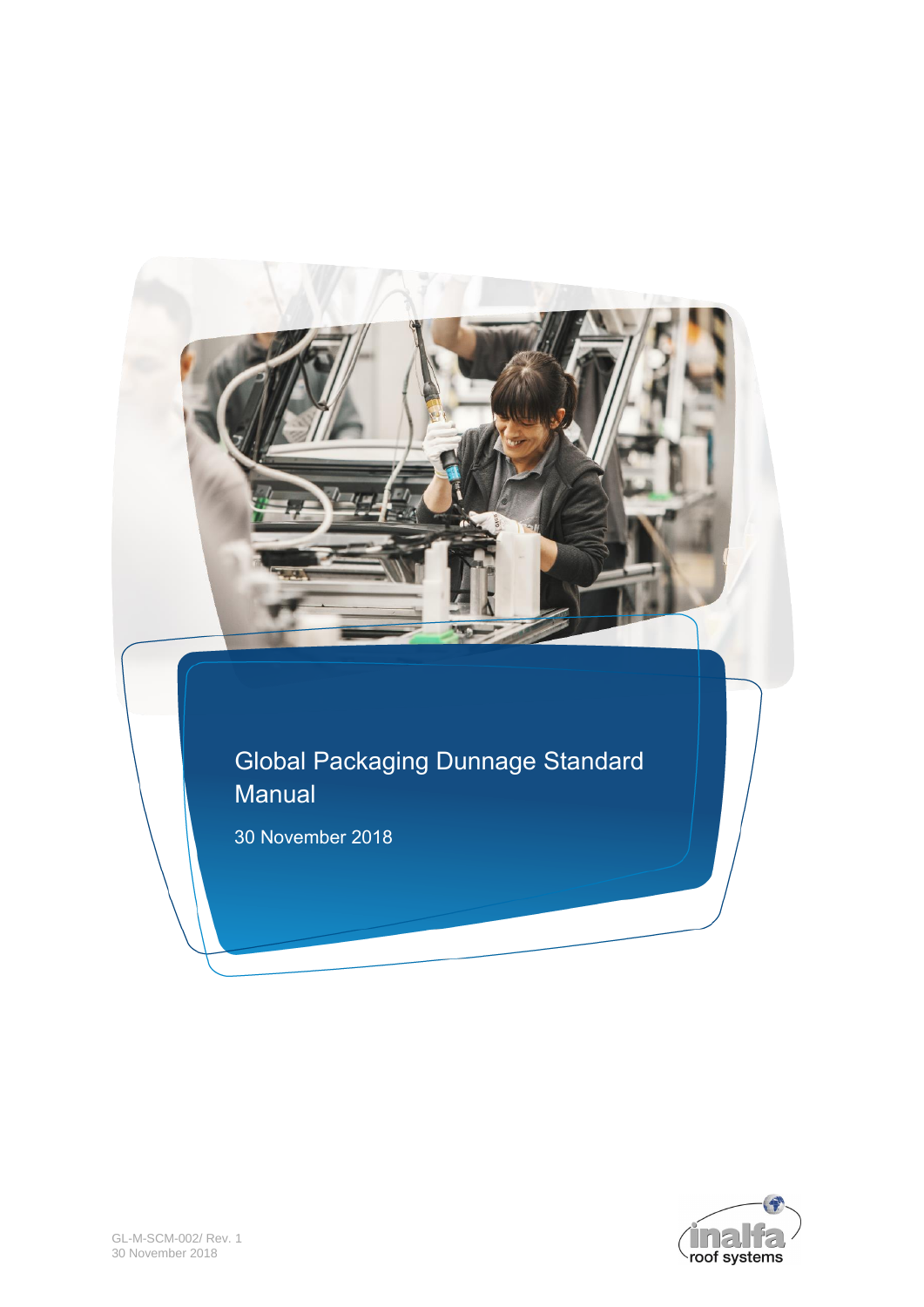

GL-M-SCM-002/ Rev. 1 30 November 2018 2/7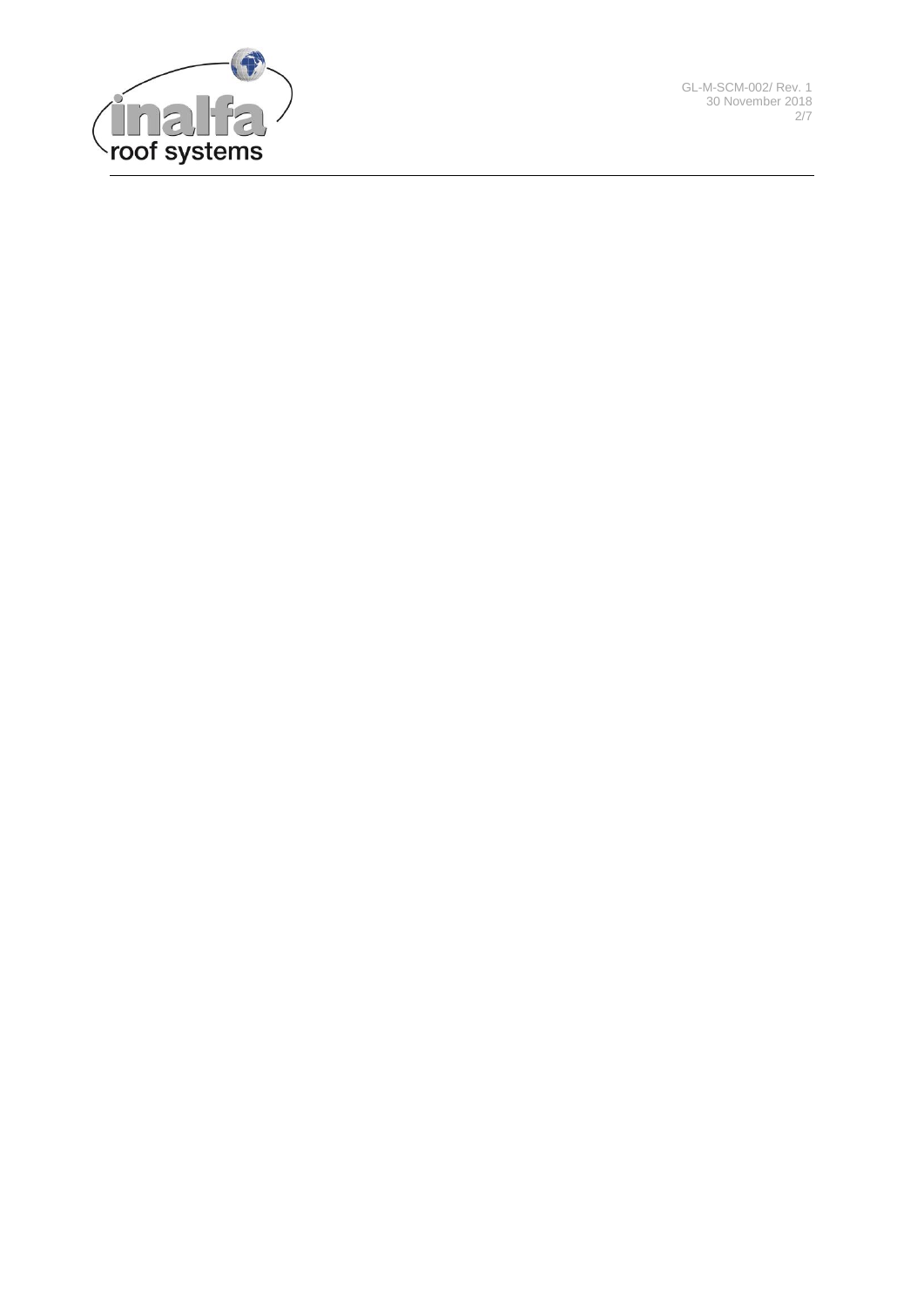

# **Contents**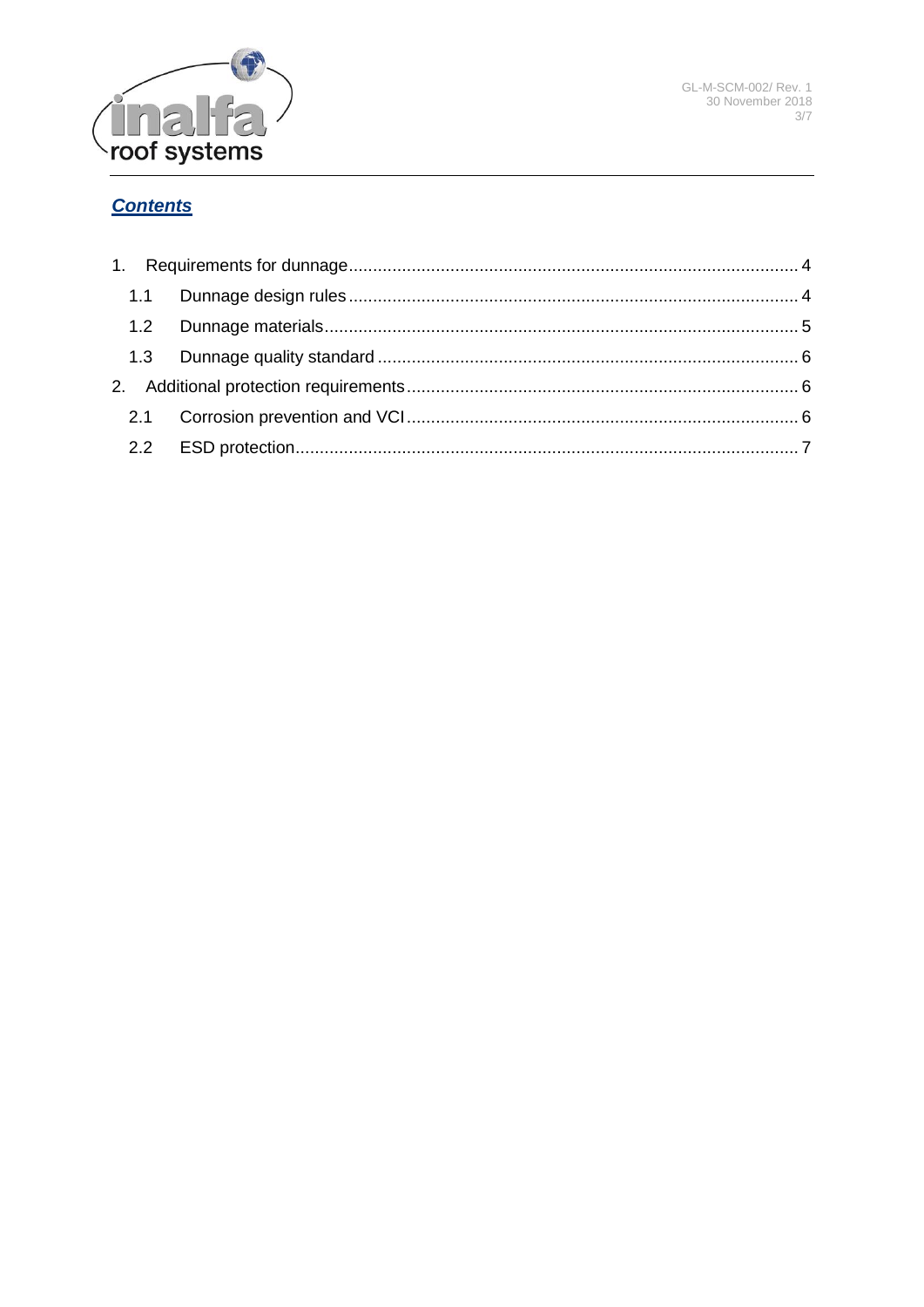

### <span id="page-3-0"></span>**1. REQUIREMENTS FOR DUNNAGE**

#### <span id="page-3-1"></span>*1.1 Dunnage design rules*

Design rules for plastic bin are listed below:

- Dunnage should be avoided whenever possible and only used when part–to– part contact must be eliminated to prevent damage in shipping and handling, or when parts need to be located and avoid movement.
- The internal dunnage should be designed for minimal set up, maximized density; loading and unloading labor, and allow for ease of recycling.
- The use of partition or cell type dividers is preferred.
- The use of dunnage produced from non-recyclable material is prohibited.
- Any dunnage material should be returnable for returnable container.
- Individual plastic bags and small individual boxes are not allowed.



Picture 1. Dunnage example (separated and assembled)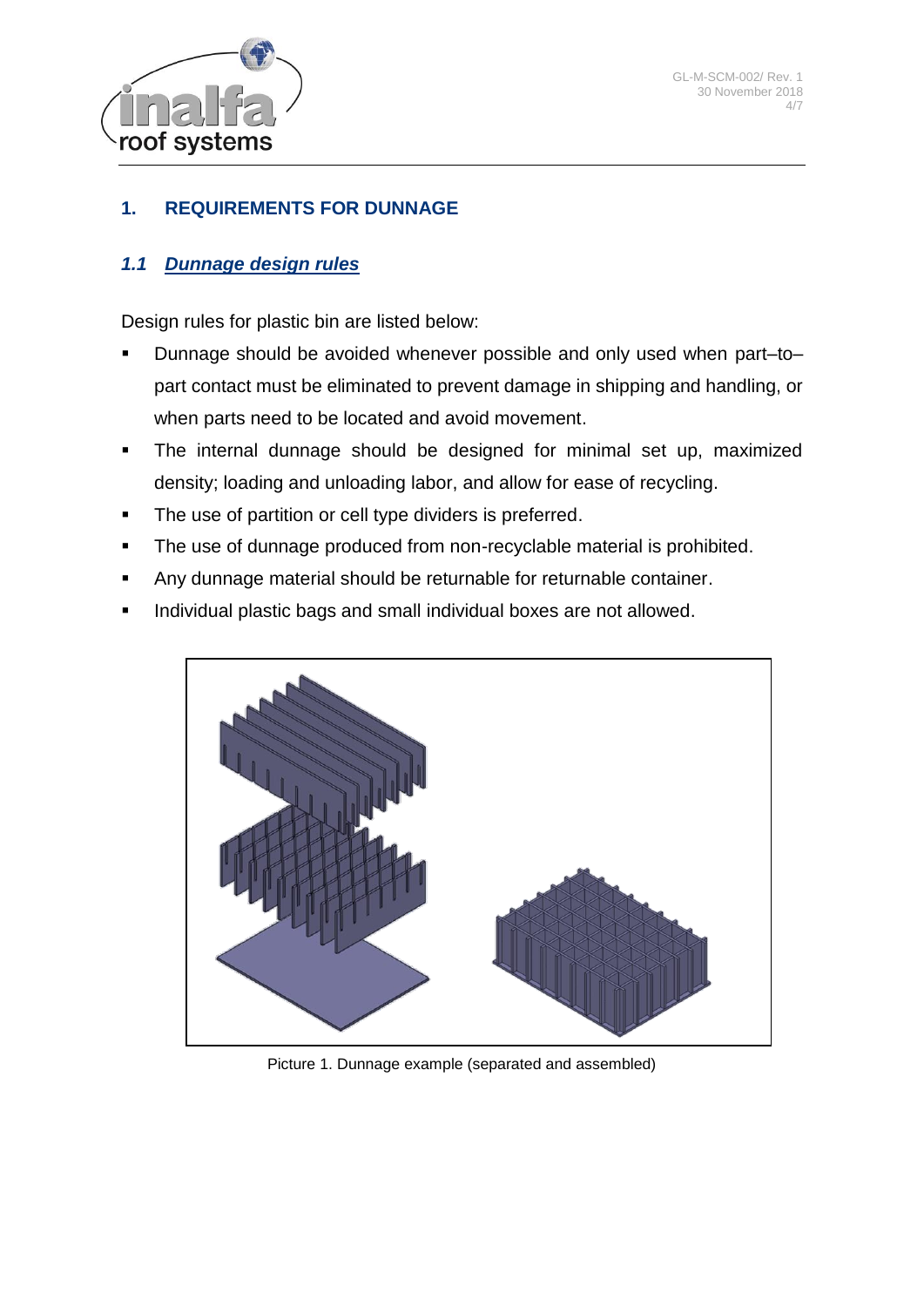

### <span id="page-4-0"></span>*1.2 Dunnage materials*

Acceptable and forbidden material for internal dunnage can be found in table 1.

| <b>Material</b>      | <b>Acceptable</b>                 | <b>Forbidden</b>                                             |
|----------------------|-----------------------------------|--------------------------------------------------------------|
| composite materials  | Composite materials are forbidden |                                                              |
| paper, disposable    | Kraft paper, Testliner paper      | Kraft paper without wax cover,<br>easily absorbing the water |
| plastics, disposable | PE, PP, PS, PET                   | PUR, PVC, EPS and PC only after<br>special release           |
| plastics, re-usable  | EPP, EPS, XPE, PE, PP, PS, ABS    | PUR, PVC                                                     |
| film-bags and sacks  | РE                                | Adhesive tapes and labels made<br>from other material        |
| tightening straps    | PET, PP                           | Metal                                                        |

Table 1. Acceptable and forbidden internal dunnage materials table.

Materials description for table 1:

- **PET** Polyethylene Terephthalate
- $\blacksquare$  PE Polyethylene
- **PS** Polystyrene
- PC Polycarbonate
- **PUR** Polyurethane
- **PVC** Polyvinyl Chloride
- **EPS** Expanded Polystyrene
- **EVA** Ethylene Vinyl Acetate
- **PP** Polypropylene
- ABS Acrylonitrile Butadiene **Styrene**
- **EPP** Expanded Polypropylene
- **EPS** Expanded Polystyrene
- XPE Cross-linked polyethylene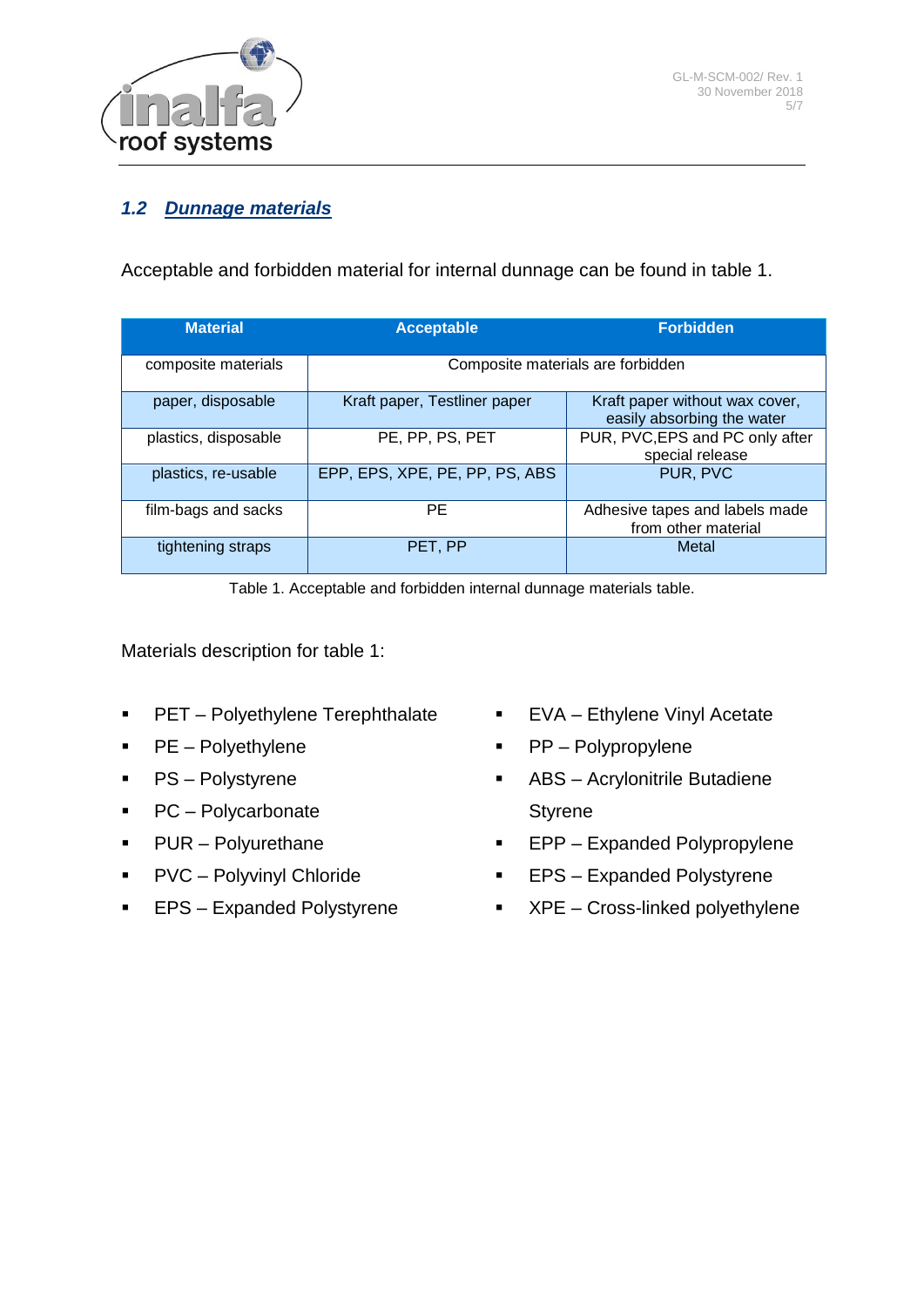

GL-M-SCM-002/ Rev. 1 30 November 2018 6/7

#### <span id="page-5-0"></span>*1.3 Dunnage quality standard*

All dunnage used for material delivery to Inalfa must represent proper quality and function. Supplier is responsible for delivery of parts in good quality dunnage. Most common dunnage quality issues are listed below:

- **•** Dunnage is damaged and cannot perform its function.
- **Dunnage is deformed so part protection is affected or designed pack density of** container cannot be achieved.
- **•** Dunnage coating is damaged so part protection is affected.
- **•** Dunnage is punctured or torn so part protection is affected.
- **Incomplete or missing element of dunnage so part protection is affected.**
- **Dunnage is dirty so part protection is affected.**

# <span id="page-5-1"></span>**2. ADDITIONAL PROTECTION REQUIREMENTS**

#### <span id="page-5-2"></span>*2.1 Corrosion prevention and VCI*

Appropriate measures are essential when developing a corrosion protection system for parts with anti-corrosion requirements. Most common acceptable corrosion protection materials are shown in table 3.

| <b>Material</b> | Picture                                                                                                                                                                                                                                                                             |
|-----------------|-------------------------------------------------------------------------------------------------------------------------------------------------------------------------------------------------------------------------------------------------------------------------------------|
| <b>VCI Bag</b>  |                                                                                                                                                                                                                                                                                     |
| <b>VCI Film</b> | $\Rightarrow$ $\circ$ $\Rightarrow$ $\bullet$ $\Rightarrow$ $\bullet$ $\bullet$<br><b>CONTRACTOR</b>                                                                                                                                                                                |
| Desiccant       | $\frac{\text{SILIC}}{\text{GEL}}$<br>THROW AWA<br><b>DESICCANT</b><br>DO / 白土鱼石原网<br><b>SILICA</b><br>GEL<br>DESICCANT<br><b>THROW AWAY</b><br>$SL_{ICA}$<br><b>DO NOT EAT</b><br>GEL<br><b>DESICCANT</b><br>ŒT<br>THROW AWAY<br><b>TODAOT</b><br>THROW<br>"DO NOT<br><b>nestCC</b> |

Table 3. Corrosion protection materials